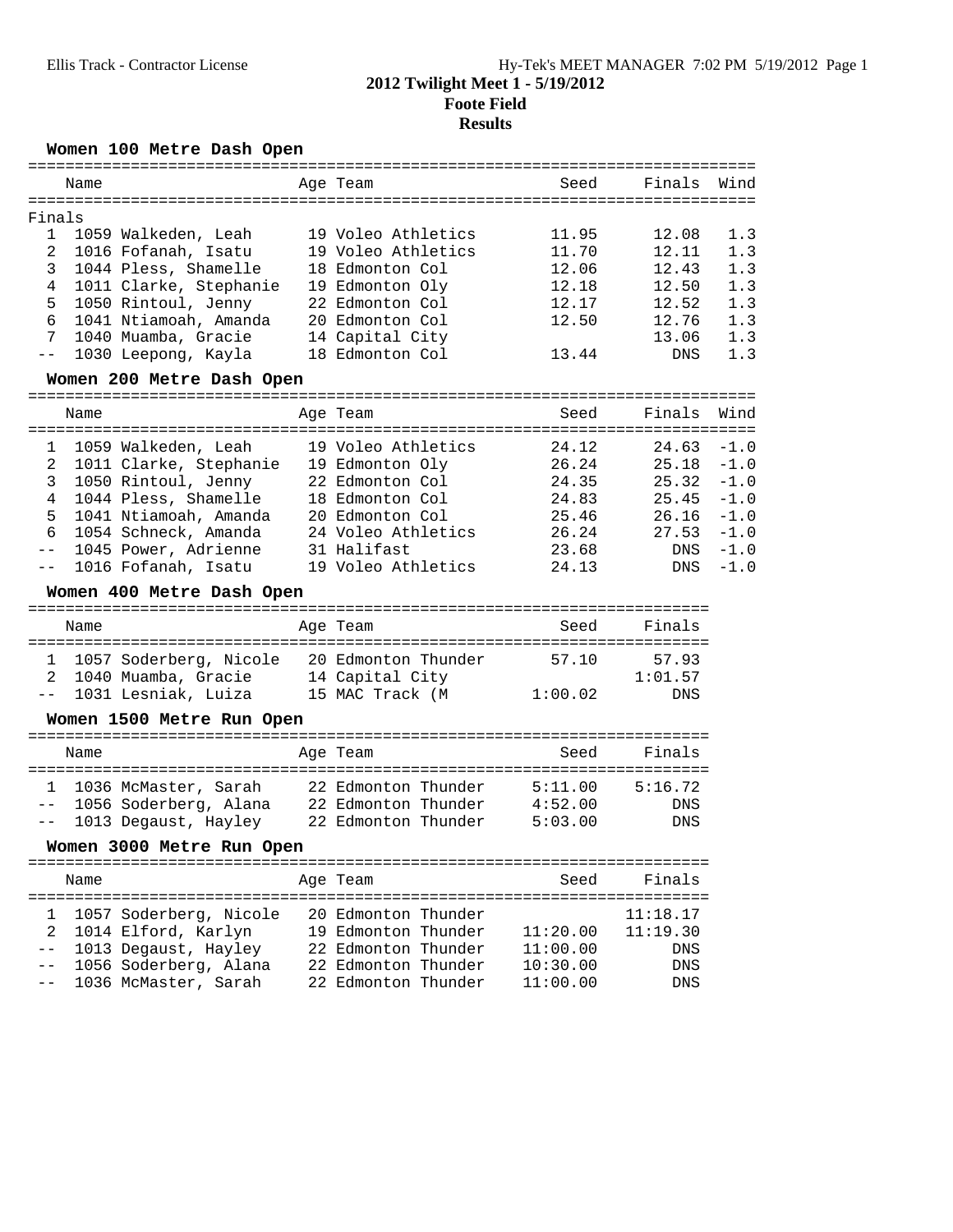# **Results**

### **Women Pole Vault Open**

|              | Name                                                                                                         | Age Team                              | Seed           | Finals            |                            |
|--------------|--------------------------------------------------------------------------------------------------------------|---------------------------------------|----------------|-------------------|----------------------------|
| 1            | 1008 Bergevin, Lindsey 23 Edmonton Int<br>3.50 3.70 3.85<br>XO.<br>O XXX                                     |                                       | 3.95m          | 3.70m             |                            |
| 2            | 1047 Rembish, Dani<br>1.70 1.80 1.90 2.00<br>O XXO XXO XXX                                                   | 12 Edmonton Int                       |                | 1.90m             |                            |
|              | 1048 Rembish, Erika<br>1.70<br>XXX                                                                           | 12 Edmonton Int                       |                | ΝH                |                            |
|              | 1049 Rembish, Karlee 12 Edmonton Int<br>1.70<br>XXX                                                          |                                       |                | ΝH                |                            |
|              | 1023 Hordal, Kassandra 12 Edmonton Int 2.35m                                                                 |                                       |                | DNS               |                            |
|              | Women Long Jump Open                                                                                         |                                       |                |                   |                            |
|              | Name                                                                                                         | Age Team                              | Seed           | Finals Wind       |                            |
| $\mathbf{1}$ | 1006 Bayley, Krysha 28 Legacy Athletics 6.62m<br>4.49m(0.3) 6.14m(2.2)                                       |                                       |                | 6.14m             | 2.2                        |
| 2            | 1031 Lesniak, Luiza 15 MAC Track (M<br>$4.25m(2.6)$ $4.18m(3.2)$ $4.15m(2.6)$ $4.17m(0.9)$ $4.50m(0.5)$ PASS |                                       | 4.89m          | 4.50m             | 0.5                        |
| 3            | 1001 Amerongen, Loretta 59 U OF A Athle<br>3.33m(1.3) 3.58m(2.7) FOUL 3.49m(2.8) 3.23m(2.1) FOUL             |                                       |                | 3.58 <sub>m</sub> | 2.7                        |
| 4            | 1047 Rembish, Dani<br>2.99m(2.0) 3.01m(3.4) 3.18m(1.1) PASS                                                  | 12 Edmonton Int<br>PASS               | PASS           | 3.18m             | 1.1                        |
| 5            | 1048 Rembish, Erika 12 Edmonton Int<br>1.92m(0.7) 2.51m(0.2) 2.37m(3.4) PASS                                 | PASS                                  | PASS           | 2.51 <sub>m</sub> | 0.2                        |
| 6            | 1049 Rembish, Karlee 12 Edmonton Int<br>2.45m(1.4) FOUL(3.6) 2.11m(1.2) PASS                                 | PASS                                  | PASS           | 2.45m             | 1.4                        |
| $ -$         | 1018 Gerwing, Michelle 25 Edmonton Int<br>1023 Hordal, Kassandra 12 Edmonton Int                             |                                       | 3.76m          | DNS<br>DNS        | NWI<br>NWI                 |
|              | Men 100 Metre Dash. Open                                                                                     |                                       |                |                   |                            |
|              | Name                                                                                                         | Age Team                              | Seed           | Finals            | Wind H#                    |
|              | 1 1055 Smith, Seyi 25 Ottawa Lions                                                                           |                                       |                |                   |                            |
| 2            | 1043 Parris, E.J.                                                                                            | 30 Legacy Athletics                   | 10.26          | $10.82 - 2.2$     | $\overline{c}$             |
| 3            | 1046 Reddy, Julian                                                                                           | 24 Legacy Athletics                   | 10.64          | 10.94             | $-2.2$<br>2                |
| 4            | 1051 Rolle, Thomas Anto<br>1026 King-McKenzie, Mic                                                           | 31 Voleo Athletics<br>18 Edmonton Col | 10.86<br>11.00 | 11.16<br>11.17    | $-2.2$<br>2<br>$-2.2$<br>2 |
| 5<br>6       | 1042 Ohrt, Shane                                                                                             | 19 Edmonton Col                       | 10.83          | 11.25             | $-2.2$<br>2                |
| 7            | 1062 Charles, Ricardo                                                                                        | 24 U OF C Athle                       | 10.95          | 11.32             | $-2.2$<br>$\overline{2}$   |
| 8            | 1020 Hartling, Dylan                                                                                         | 18 Edmonton Col                       | 11.37          | 11.59             | $-2.5$<br>1                |
| 9            | 1039 Moiba, Yembeh                                                                                           | 22 Unattached Alberta                 | 11.15          | 11.73             | $-2.5$<br>1                |
| 10           | 1033 Lubuele, Sydney                                                                                         | 19 Capital City                       |                | 11.92             | $-2.5$<br>1                |
| 11           | 1034 Luo, Jason                                                                                              | 17 Edmonton Roy                       | 11.40          | 11.95             | $-2.5$<br>1                |
| 12           | 1032 LI, Paul                                                                                                | 16 Edmonton Roy                       | 11.50          | 12.11             | $-2.5$<br>1                |
| 13           | 1063 Bubelenyi, Daniel                                                                                       | 15 Edmonton Roy                       |                | 12.12             | $-2.5$<br>1                |
| 14           | 1061 Zhang, David                                                                                            | 16 Edmonton Roy                       | 11.40          | 12.15             | $-2.5$<br>$\mathbf{1}$     |
| 15           | 1029 Lai, Andy                                                                                               | 19 Edmonton Roy                       | 11.60          | 12.46             | $-2.5$<br>1                |
| $-\,-$       | 1052 Rosenke, Adam                                                                                           | 28 Unattached Alberta                 | 10.75          | DNS               | $-2.2$<br>$\overline{a}$   |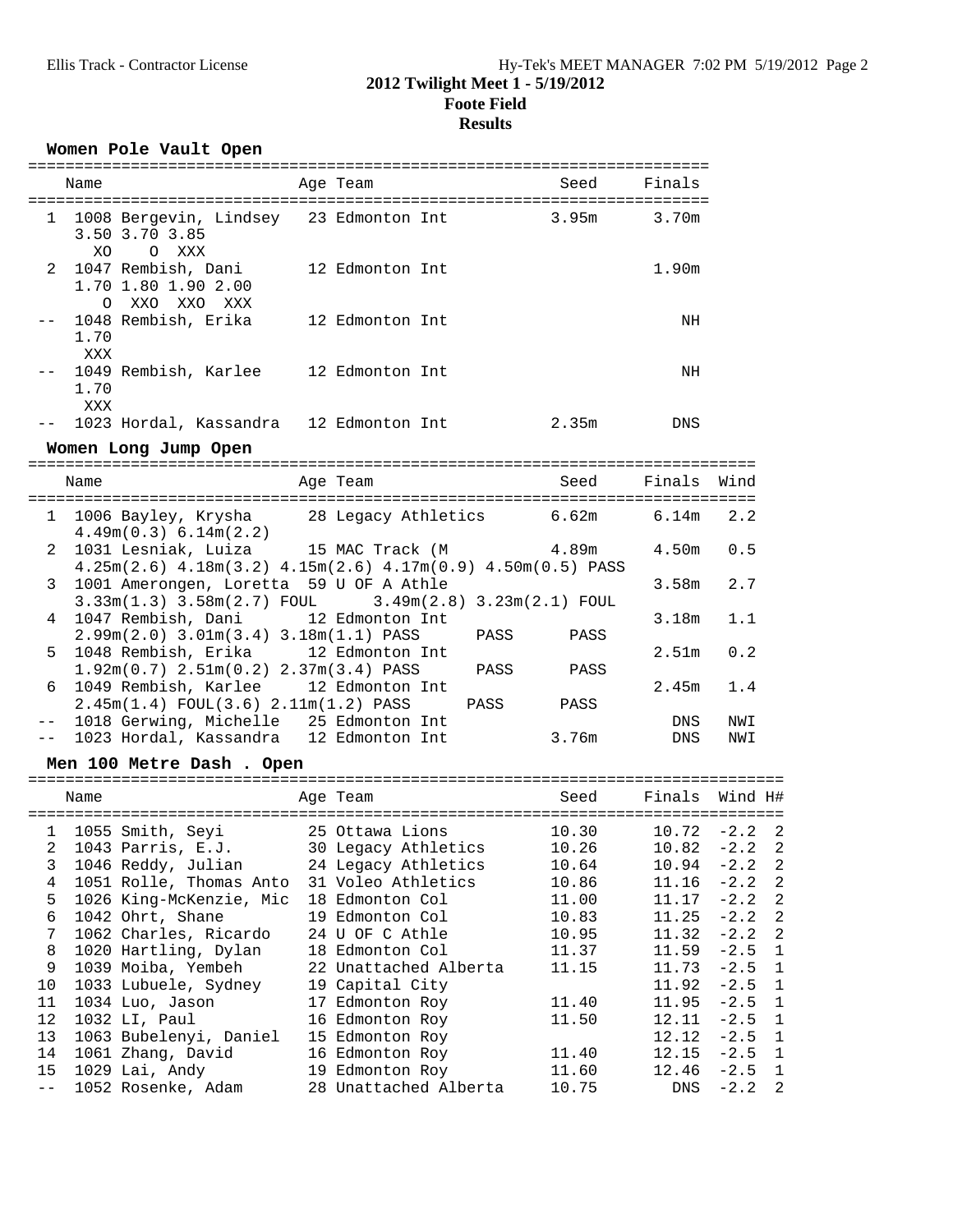# **2012 Twilight Meet 1 - 5/19/2012**

**Foote Field**

### **Results**

| Men 100 Metre Dash . Open<br>1060 Wang, Jason                              | 17 Edmonton Roy       | 11.50   | SCR           |                                 |
|----------------------------------------------------------------------------|-----------------------|---------|---------------|---------------------------------|
| Men 200 Metre Dash Open                                                    |                       |         |               |                                 |
| Name                                                                       | Age Team              | Seed    | Finals        | Wind H#                         |
| 1042 Ohrt, Shane<br>1                                                      | 19 Edmonton Col       | 21.66   | $21.90 - 1.5$ | $\overline{2}$                  |
| 2<br>1043 Parris, E.J.                                                     | 30 Legacy Athletics   |         | $22.00 - 1.5$ | $\overline{2}$                  |
| 3<br>1026 King-McKenzie, Mic                                               | 18 Edmonton Col       | 22.00   |               | $\overline{c}$<br>$22.03 - 1.5$ |
| 4<br>1051 Rolle, Thomas Anto                                               | 31 Voleo Athletics    | 22.53   |               | $\overline{2}$<br>$22.21 - 1.5$ |
| 5<br>1062 Charles, Ricardo                                                 | 24 U OF C Athle       | 21.96   |               | $\overline{c}$<br>$22.44 - 1.5$ |
| 6<br>1022 Home, Mitchell                                                   | 20 Unattached Alberta |         |               | $\overline{2}$<br>$22.72 - 1.5$ |
| 7<br>1027 Kong, Tim                                                        | 18 Edmonton Roy       | 22.20   |               | $\overline{c}$<br>$22.80 - 1.5$ |
| 1063 Bubelenyi, Daniel<br>8                                                | 15 Edmonton Roy       |         | 23.85         | $-2.7$<br>1                     |
| 9<br>1021 Hayes, Clayton                                                   | 24 Capital City       | 23.12   | 24.49         | $-2.7$<br>$\mathbf{1}$          |
| 1020 Hartling, Dylan<br>$- -$                                              | 18 Edmonton Col       | 23.91   | SCR           |                                 |
| 1032 LI, Paul<br>$- -$                                                     | 16 Edmonton Roy       | 24.20   | <b>SCR</b>    |                                 |
| 1060 Wang, Jason<br>$- -$                                                  | 17 Edmonton Roy       | 24.00   | SCR           |                                 |
| 1061 Zhang, David<br>$- -$                                                 | 16 Edmonton Roy       | 23.80   | SCR           |                                 |
| Men 400 Metre Dash Open                                                    |                       |         |               |                                 |
| WorldOutdoor: $\{43.18$<br>Can. Outdoor: $$45.52$<br>Prov.Outdoor: ! 46.05 |                       |         |               |                                 |
| Name                                                                       | Age Team              | Seed    | Finals        |                                 |
| 1 1037 Miletic, Goran                                                      | 23 Edmonton Thunder   | 49.70   | 49.92         |                                 |
| 2 1002 Arychuk, Stephen                                                    | 19 Edmonton Col       | 49.96   | 50.54         |                                 |
|                                                                            | 19 Edmonton Col       | 50.78   | DNS           |                                 |
| -- 1024 Ilkiw, Kristofor<br>-- 1053 Rosenke, Dan                           | 28 Edmonton Int       | 49.95   | DNS           |                                 |
| -- 1022 Home, Mitchell                                                     | 20 Unattached Alberta | 48.29   | DNS           |                                 |
| Men 1500 Metre Run Open                                                    |                       |         |               |                                 |
|                                                                            |                       |         |               |                                 |
| Name                                                                       | Age Team              | Seed    | Finals        |                                 |
| 1 1028 Kornelsen, Isaak                                                    | 21 Edmonton Thunder   | 3:54.00 | 4:11.76       |                                 |
| 2<br>1019 Hacking, Donovan                                                 | 20 Edmonton Thunder   | 4:15.00 | 4:15.83       |                                 |
| 3<br>1015 Falk, David                                                      | 24 Edmonton Thunder   | 4:16.00 | 4:18.72       |                                 |
| $- -$<br>1005 Bates, Tyler                                                 | 13 MAC Track (M       | 4:55.00 | DNS           |                                 |
| Men 3000 Metre Run Open                                                    |                       |         |               |                                 |
| =========================<br>Name                                          | Age Team              | Seed    | Finals        |                                 |
|                                                                            |                       |         |               |                                 |
| 1028 Kornelsen, Isaak                                                      | 21 Edmonton Thunder   |         | 9:10.43       |                                 |
| 1003 Aucoin, Curtis<br>2                                                   | 19 Edmonton Thunder   | 9:10.00 | 9:11.35       |                                 |
| 1015 Falk, David<br>3                                                      | 24 Edmonton Thunder   | 9:00.00 | 9:32.43       |                                 |
|                                                                            |                       |         |               |                                 |

-- 1019 Hacking, Donovan 20 Edmonton Thunder 9:00.00 DNF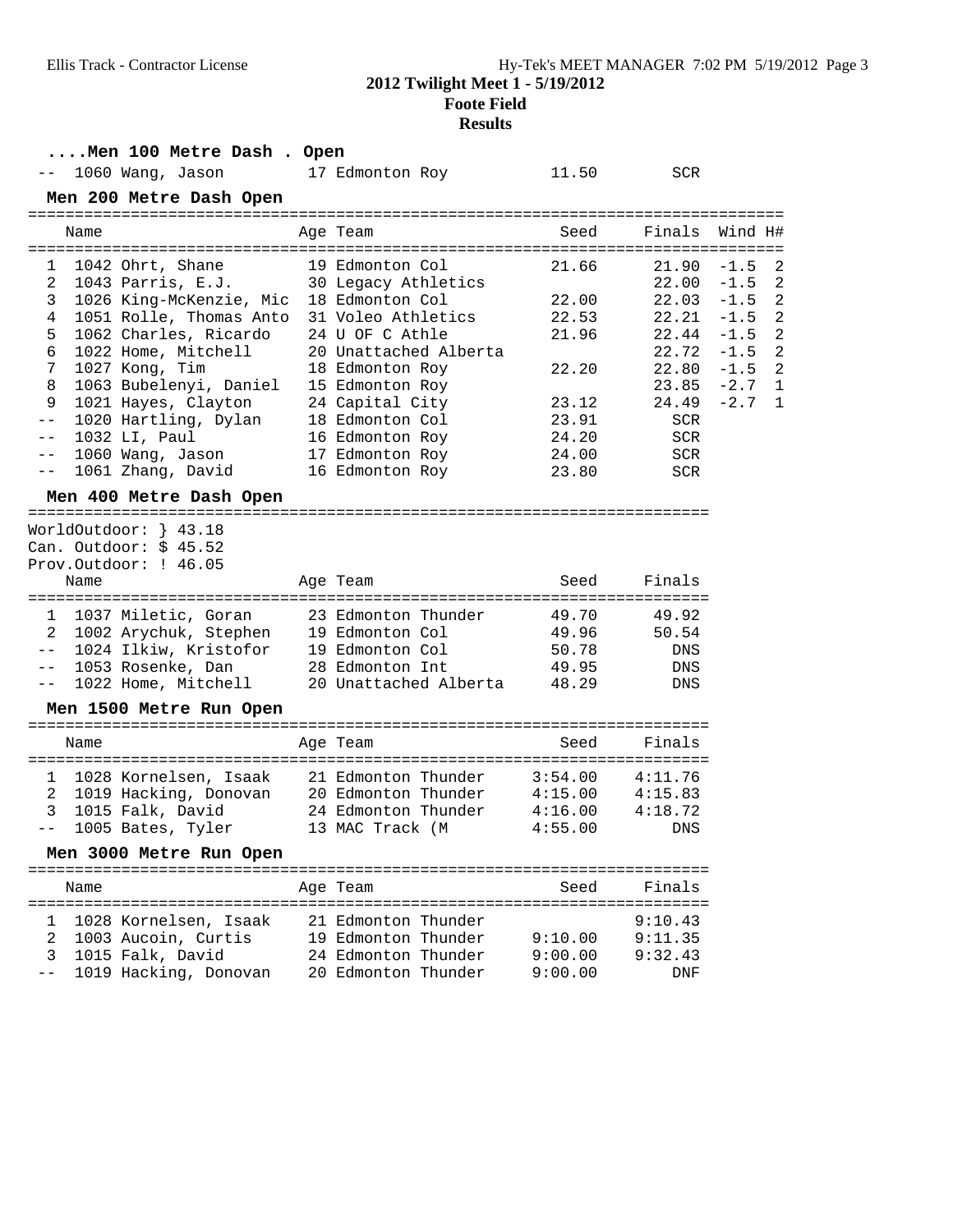# **2012 Twilight Meet 1 - 5/19/2012 Foote Field**

## **Results**

### **Men High Jump Open**

| Name                                                                                                                   | Age Team        | Seed | Finals |
|------------------------------------------------------------------------------------------------------------------------|-----------------|------|--------|
| 1 1009 Castillo, Diego 20 Capital City<br>1.65 1.70 1.75 1.80 1.85<br>$\Omega$<br>$\Omega$<br>$\Omega$<br>XO XO<br>XXX |                 |      | 1.80m  |
| 2 1025 Karidio, Ismail<br>1.65 1.70 1.75 1.80<br>O XO XXX<br>∩                                                         | 20 Capital City |      | 1.75m  |
| 3 1004 Balogun, Jonathan<br>1.60 1.65 1.70 1.75<br>$\Omega$<br>XXX<br>∩                                                | 18 Capital City |      | 1.70m  |

### **Men Pole Vault Open**

| Name |                                                                       |  | Age Team        | Seed  | Finals |  |  |  |
|------|-----------------------------------------------------------------------|--|-----------------|-------|--------|--|--|--|
| XO.  | 1 1012 Cunningham, Marcus 26 U of Alberta<br>3.70 3.85 4.05<br>XO XXX |  |                 | 4.00m | 3.85m  |  |  |  |
| 4.90 | -- 1058 Theodore, Deryk                                               |  | 23 Edmonton Int | 5.20m | NH     |  |  |  |

### **Men Long Jump Open**

| Name                                                                                             | Age Team |      | Seed        | Finals Wind |     |
|--------------------------------------------------------------------------------------------------|----------|------|-------------|-------------|-----|
| 1 1033 Lubuele, Sydney 19 Capital City                                                           |          |      |             | 6.51m 3.5   |     |
| FOUL $6.27m(0.4) 6.51m(3.5) 6.26m(-0.7) F0UL(2.8) 5.04m(1.4)$                                    |          |      |             |             |     |
| 2 1034 Luo, Jason 17 Edmonton Roy 6.30m 6.06m                                                    |          |      |             |             | 3.0 |
| $5.78$ m $(0.4)$ $5.81$ m $(2.1)$ $6.06$ m $(3.0)$ $FOUL(1.3)$ $5.44$ m $(2.8)$ $5.73$ m $(0.2)$ |          |      |             |             |     |
| 3 1029 Lai, Andy 19 Edmonton Roy                                                                 |          |      | 5.50m 5.76m |             | 4.0 |
| 5.76m(4.0) 5.41m(1.3) 5.53m(3.9) PASS                                                            |          | PASS | PASS        |             |     |

### **Men Shot Put 7.26 kg Open**

| Name                                    | Age Team                              | Finals<br>Seed |
|-----------------------------------------|---------------------------------------|----------------|
| 1 1017 Froese, Jonathon 19 Capital City | FOUL 10.82m 11.25m 10.88m 10.49m FOUL | 11.25m         |

# **Men Discus Throw 2 kg Open**

| Name                                    |  | Age Team |                                           | Seed | Finals |
|-----------------------------------------|--|----------|-------------------------------------------|------|--------|
| 1 1017 Froese, Jonathon 19 Capital City |  |          |                                           |      | 34.27m |
|                                         |  |          | 28.35m 34.27m 31.57m 29.46m 33.81m 31.89m |      |        |